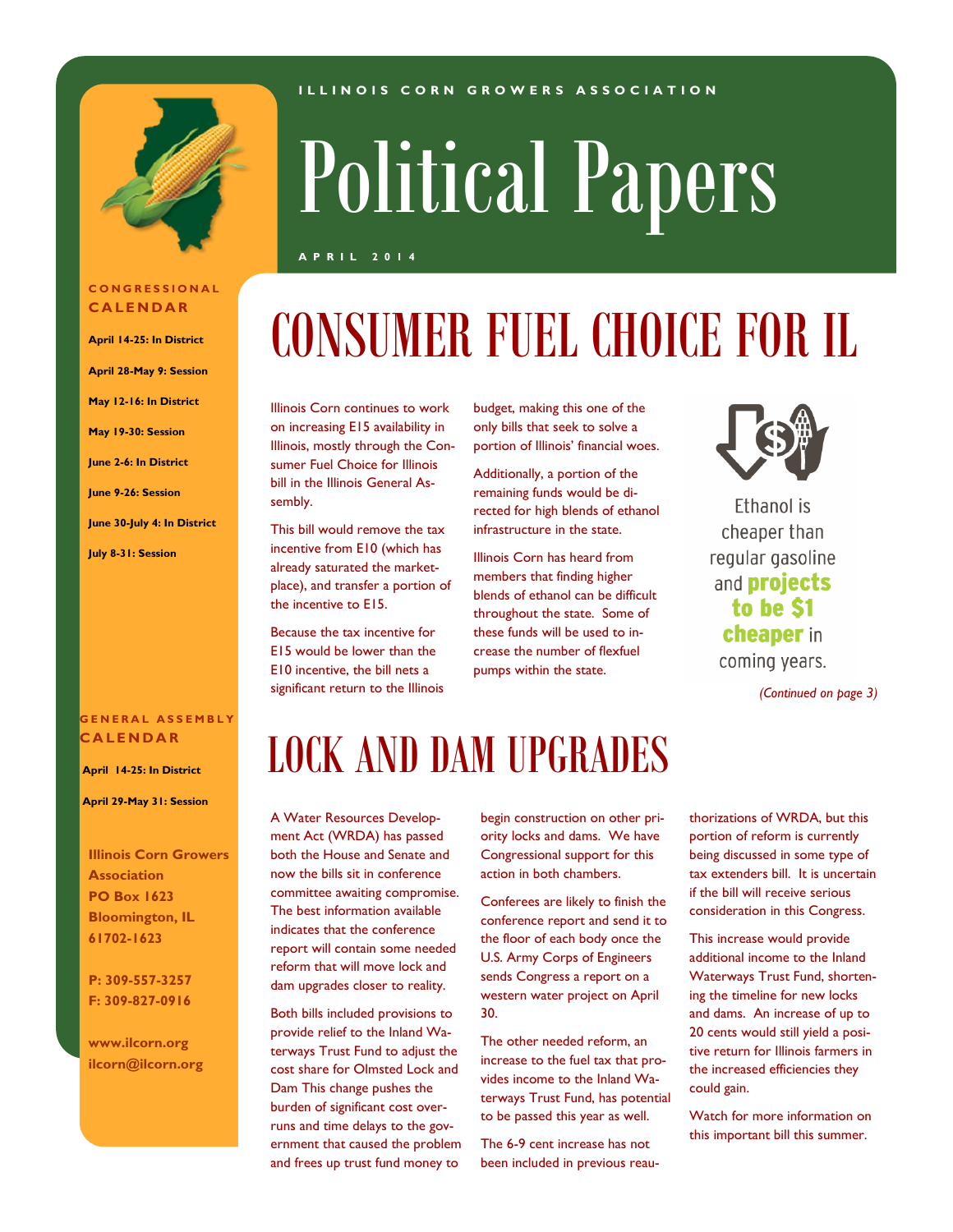### **P A G E 2**

### POLITICAL ACTION COMMITTEES 101

Political Action Committees (PACs) are highly regulated and have a variety of rules that they must abide by. For ICGA's PAC, the federal guidelines are the ones we most concern ourselves with. State guidelines vary by state and Illinois has a more open structure regarding how state PAC monies are solicited, collected, and distributed.

Federal PACs are restricted on the sort of monies that they accept. Only personal checks, personal money orders, or

personal credit cards may be used to make a Federal PAC donation.

Additionally, donations to the Federal PAC are not tax deductable.

During our yearly PAC solicitations, ICGA tries to clearly state that personal checks must be used if you plan to donate to the PAC. However, occasionally some company/ farm checks are sent in as an oversight by the donor.

Because our Illinois guidelines are more relaxed, we are able to accept company checks or credit cards and we place those PAC donations into our State PAC account.

If you do decide to donate to the ICGA PAC, please always consider using a personal check. With the Federal guidelines being more strict, Federal PAC dollars are hard to come by and we always appreciate those personal checks or credit card contributions.

*If you would like to receive this newsletter electronically to save printing costs, please email your request to lmitchell@ilcorn.org.*

### YES FOR INDEPENDENT MAPS

77% of Illinois voters believe corruption in Illinois government is widespread, according to the 2012 Simon Poll. They're right: A recent University of Illinois study ranked Illinois the third most corrupt state. Voter cynicism is widespread. According to the National Conference on Citizenship, only 15% of Illinoisans believe state government does the right thing most of time. Yet we can't hold politicians accountable because they have taken over the redistricting process.

Political leaders own redistricting—the process of drawing legislative maps. Behind closed doors, they design the district boundaries to control who will be elected, leaving voters without a voice. These same politicians choose their voters, instead of the people deciding who will represent them. Legislators have little reason to listen to the needs of Illinois

residents, because there's no way for voters to hold them accountable.

Last year, Illinois House incumbents won 97% of their general election races; two-thirds of them did not even face a challenger.

This coalition aims to fix the broken process by putting an amendment on the November 2014 ballot. The proposed constitutional amendment would take redistricting out of the hands of politicians and give the power back to the people. This amendment brings independence to a broken,



unfair, and secret process that gives politicians too much control. Voters should be in charge and this proposed system is **transparent**, **nonpartisan** and **independent** from the legislature.

Right now, the coalition is working to collect the signatures necessary to place the initiative on the November 2014 ballot. Petitioning will continue through April 2014, and then Illinoisans will be able to vote for real change in state government on Nov. 4, 2014.

If you see one of the petition gatherers in your neighborhood, you can sign their petition as long as you are a registered Illinois voter. [You can](http://independentmaps.org/get-involved)  [also request petitions from the](http://independentmaps.org/get-involved)  [campaign. Th](http://independentmaps.org/get-involved)is will enable you to collect signatures from your friends, family and neighbors. Over 298,000 valid signatures are needed to qualify for the ballot.

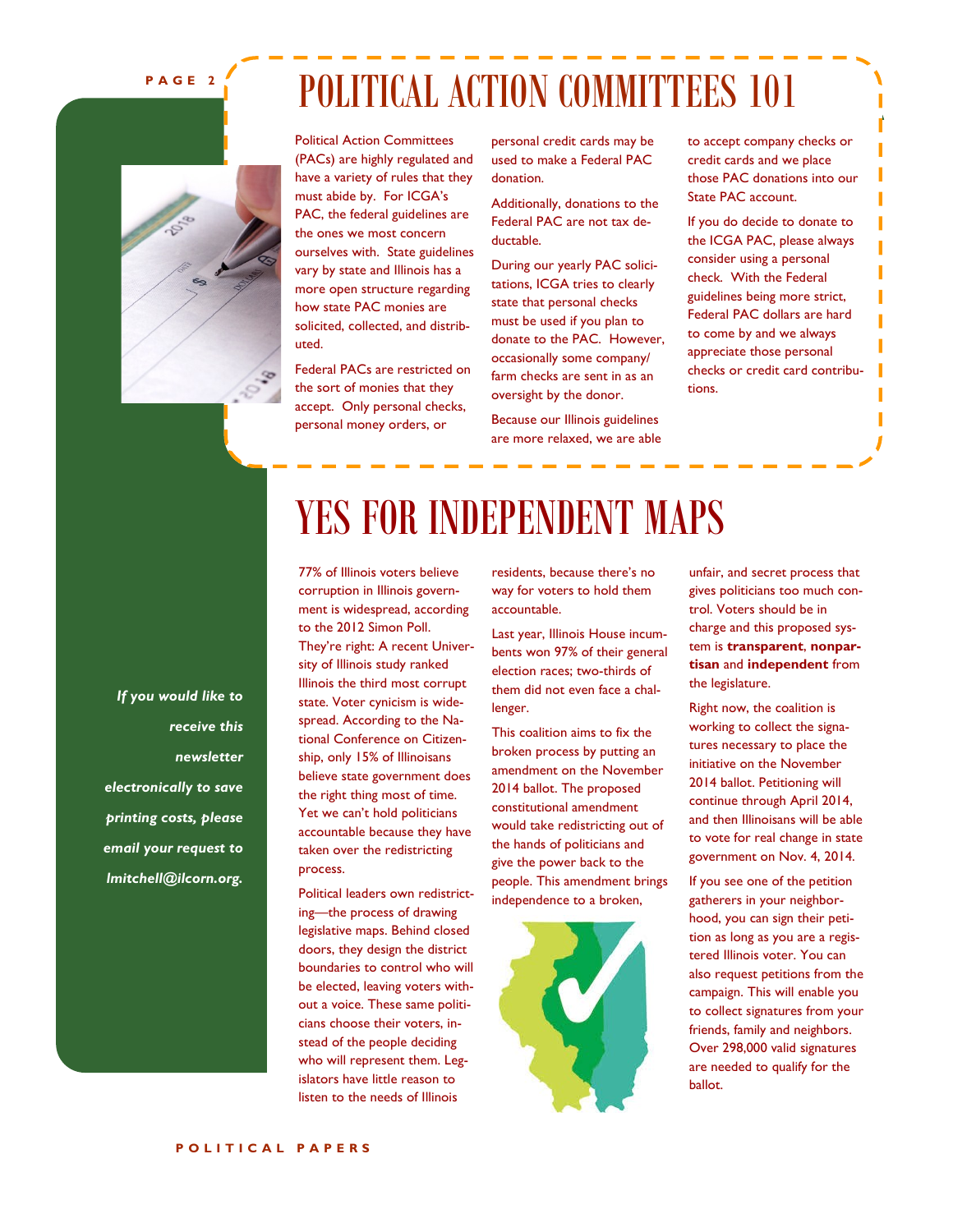## CONSUMER FUEL CHOICE (cont.)

#### *(Continued from page 1)*

The Consumer Fuel Choice for IL (H.B. 165/S.B. 52) is currently sponsored by Rep. John Bradley in the House and Sen. John Sullivan in the Senate. There are significant challenges to the legislation being pressed by the Illinois Petroleum Marketers and ABATE, the motorcycle lobbying group. We expect action sometime in May.

If you would like to help increase the visibility of this issue in Spring-

field, please call your members of the General Assembly and ask them to support the Consumer Fuel Choice for IL.

Demand is currently not keeping pace with increased corn production because:

- We have hit the 10 percent blend wall and the oil industry is prohibiting your access to increased market share.
- There are not enough flex fuel

stations (pumps that dispense higher blends of ethanol) to significantly increase ethanol sales due to a lack of infrastructure.

• Independent gasoline retailers are having a difficult time offering E15 because of state and federal disincentives.

Call your elected officials and pass along these messages today!

### GMO LABELING BILL BY SENATOR KOEHLER

Senator David Koehler, Chairman of the Illinois Senate Ag Committee, continues to push mandatory GMO labeling in Illinois, stating that, "The public is really demanding more transparency. Not only in government,

but in the products they buy. This is really about being more aware, of having more information about what it is that you're consuming." The bill as introduced would require all foods containing any ingredients made from biotechnology to be labeled as "Genetically Engineered". The label would be mandatory and establishes a negative perception of biotechnology, and is contradictory to FDA food labeling

GREDIE

#### guidelines.

Not only that, but the bill allows many segments of industry to be exempt. As an example, alcoholic beverages would not be required to be labeled even though genetically modified yeasts are used in wine production.

Food sold in restaurants and GM products used in medicines and

pharmaceuticals would also be exempt.

Illinois agriculture continues to fight this bill. We do not stand in opposition to the idea that consumers have a right to know what is in their food, but because of exemptions for certain facets of industry. Agriculture is also opposed to a state law, understanding that food is bought and sold over state lines and a federal standard is more appropriate, should a GMO labeling standard be approved.

Interestingly enough, the U.S. Food and Drug Association is opposed to including GMO information on current nutritional labels. Their position remains static since 1992 when they determined that GM foods are substantially similar to other foods and thus, there is no scientific basis for labeling.

Although Senator Koehler filed an amendment, the sponsor has indicated that he is not going to call the bill during this spring legislative session.